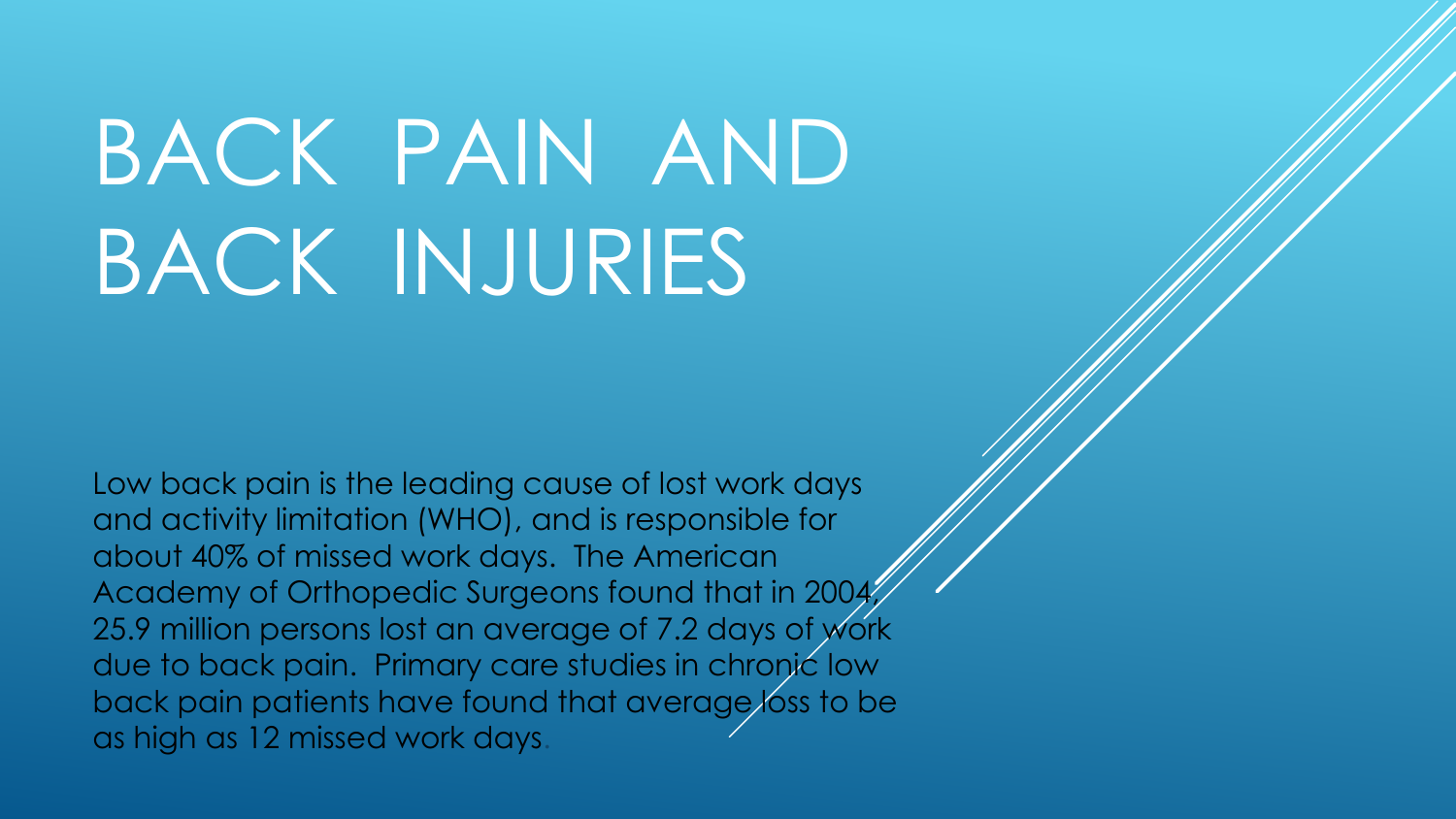FROM THE NATIONAL INSTITUTE OF HEALTH: ABOUT 80 PERCENT OF ADULTS EXPERIENCE LOW BACK PAIN AT SOME POINT IN THEIR LIFETIMES.

IT IS THE MOST COMMON CAUSE OF JOB-RELATED DISABILITY AND A LEADING CONTRIBUTOR TO MISSED WORK DAYS.

IN A LARGE SURVEY, MORE THAN A QUARTER OF AØ REPORTED EXPERIENCING LOW BACK PAIN DURING THE PAST 3 MONTHS.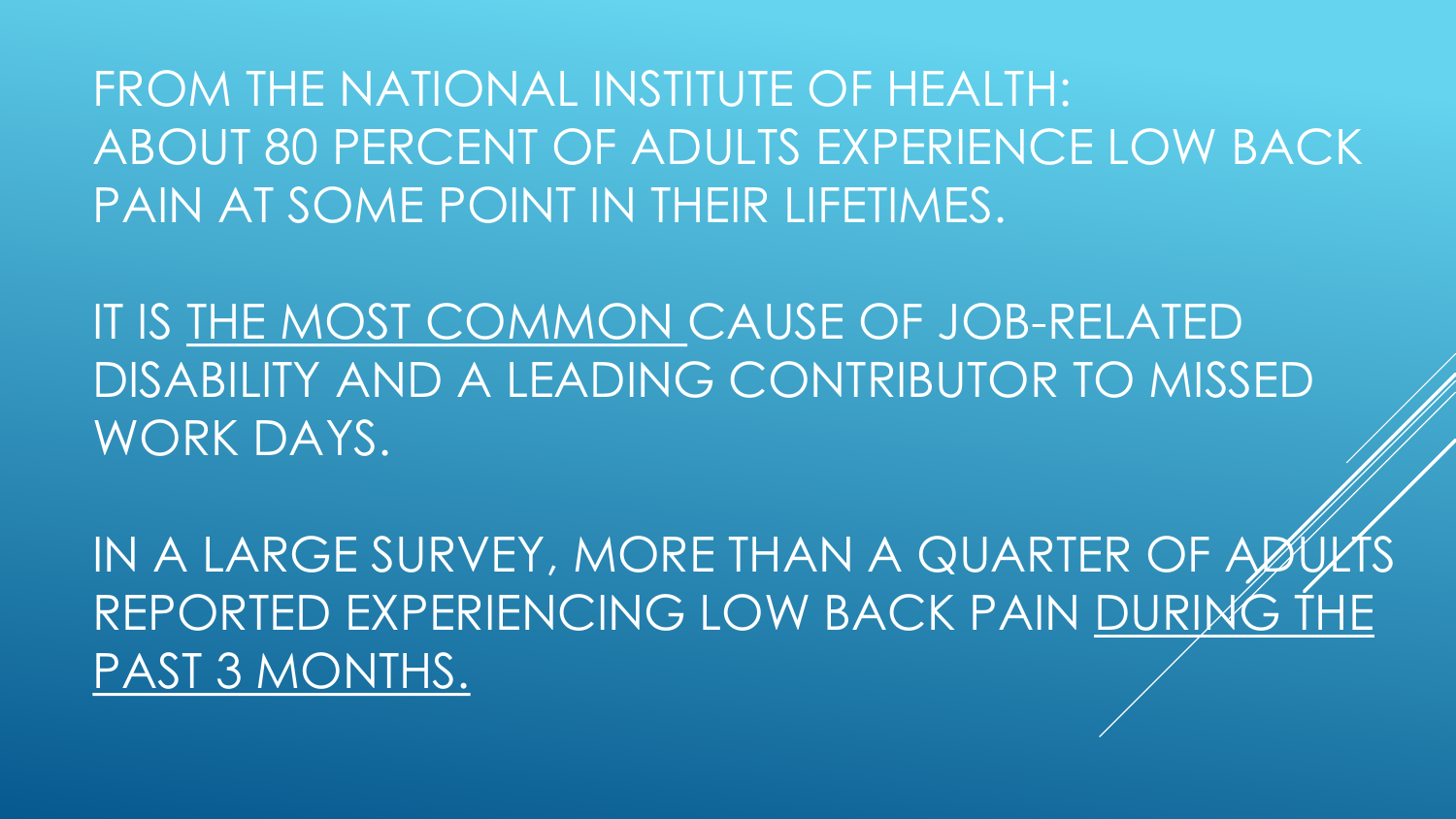MOST LOW BACK PAIN IS ACUTE, OR SHORT TERM, AND LASTS A FEW DAYS TO A FEW WEEKS. IT TENDS TO RESOLVE ON ITS OWN WITH SELF-CARE AND THERE IS NO RESIDUAL LOSS OF FUNCTION.

**i.e. can be treated at home with rest, ice, heat, over the counter antiinflammatories and gentle stretching.**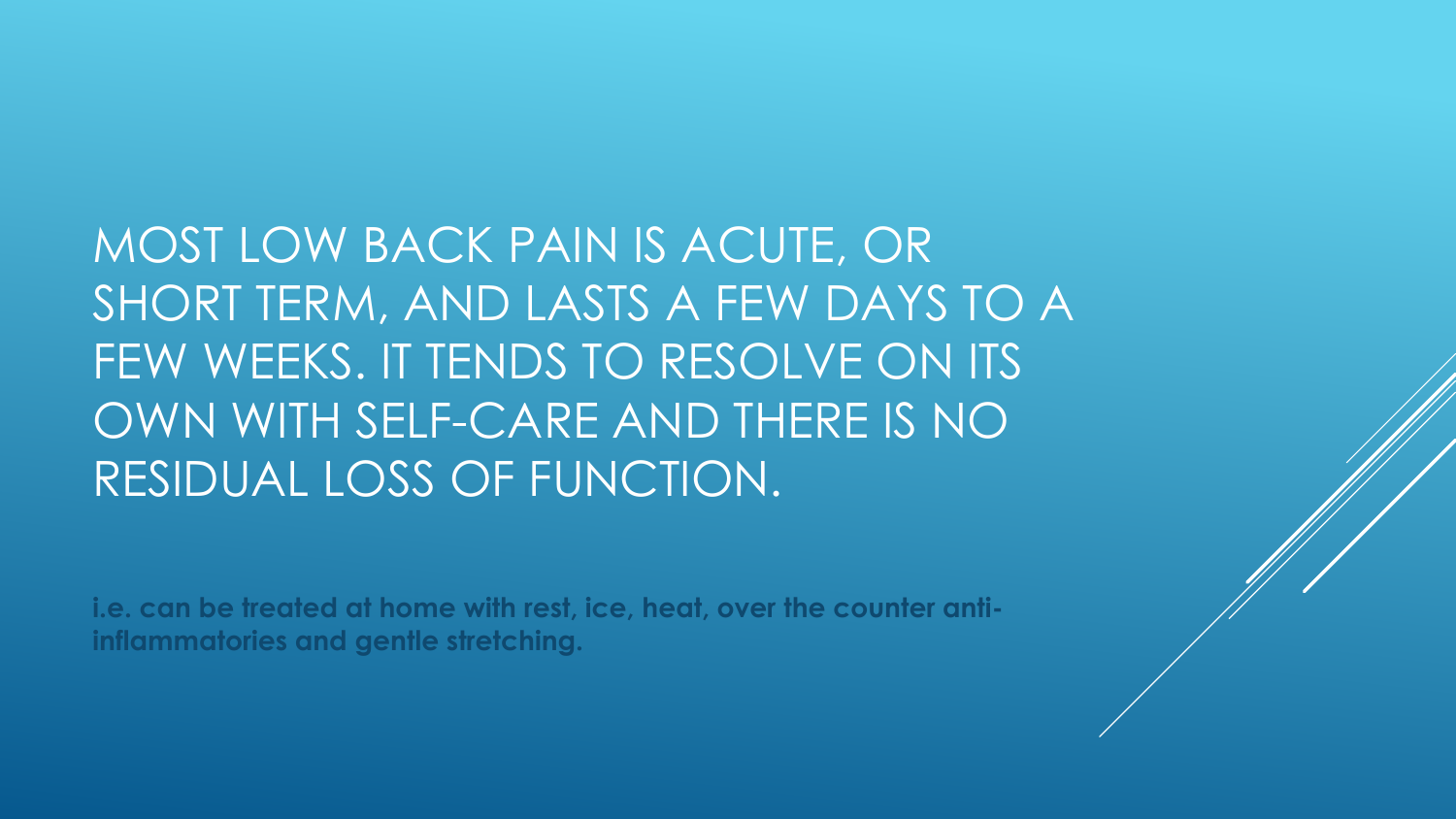*CHRONIC BACK PAIN* IS DEFINED AS PAIN THAT PERSISTS FOR 12 WEEKS OR LONGER, EVEN AFTER AN INITIAL INJURY OR UNDERLYING CAUSE OF ACUTE LOW BACK PAIN HAS BEEN TREATED.

20 PERCENT OF PEOPLE AFFECTED BY ACUTE LOW BACK PAIN DEVELOP CHRONIC LOW BACK PAIN WITH PERSISTENT SYMPTOMS AT ONE YEAR. IN SOME CASES, TREATMENT SUCCESSFULLY RELIEVES CHRONIC LOW BACK PAIN, BUT IN OTHER CASES PAIN PERSISTS DESPITE MEDICAL AND SURGICAL TREATMENT. (AND THAT CAUSES TROUBLE ON THE JOB!!!)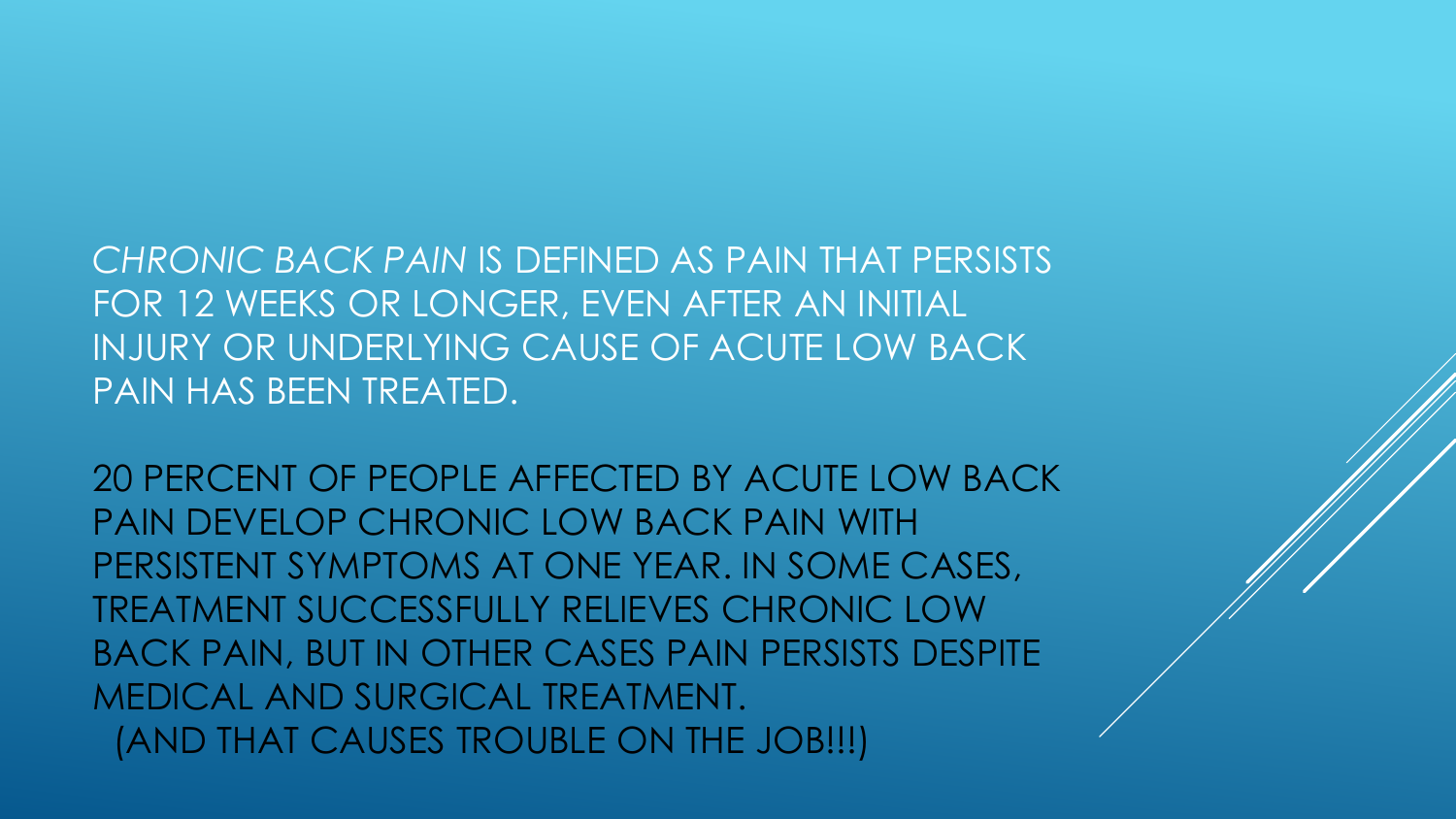ERGONOMICS CAN PREVENT THE DEVELOPMENT OF BACK PAIN AND OTHER REPETITIVE INJURIES.

ONCE PROBLEMS ARE IDENTIFIED, ERGONOMIC RECOMMENDATIONS CAN BE MADE TO HELP SOME PEOPLE RETURN TO WORK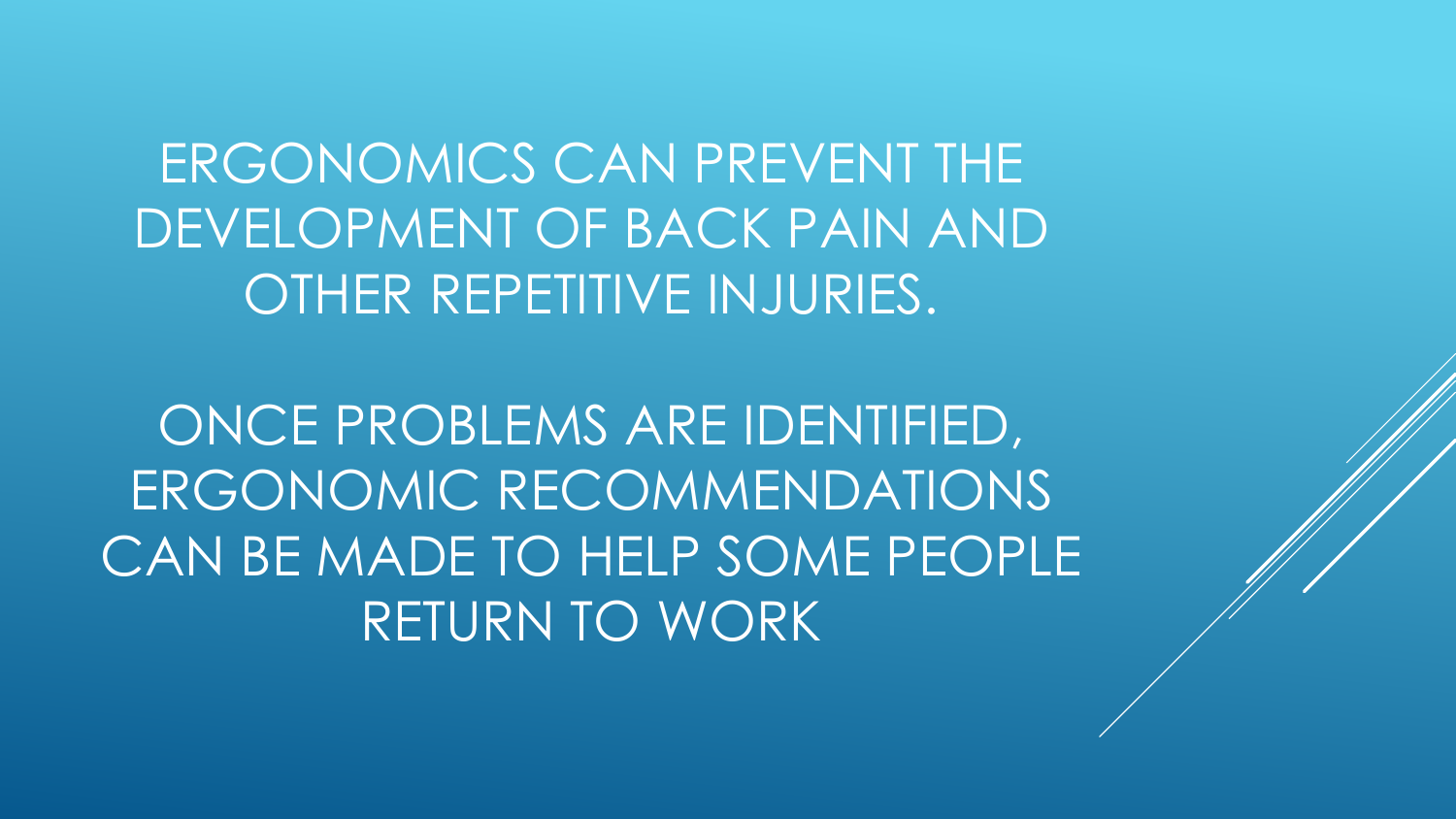'ERGONOMICS: AN APPLIED SCIENCE CONCERNED WITH DESIGNING AND ARRANGING THINGS PEOPLE USE SO PEOPLE AND THINGS INTERACT MOST EFFICIENTLY AND SAFELY

— CALLED ALSO BIOTECHNOLOGY, HUMAN ENGINEERING, HUMAN FACTORS '

-MERRIAM WEBSTER DICTIONARY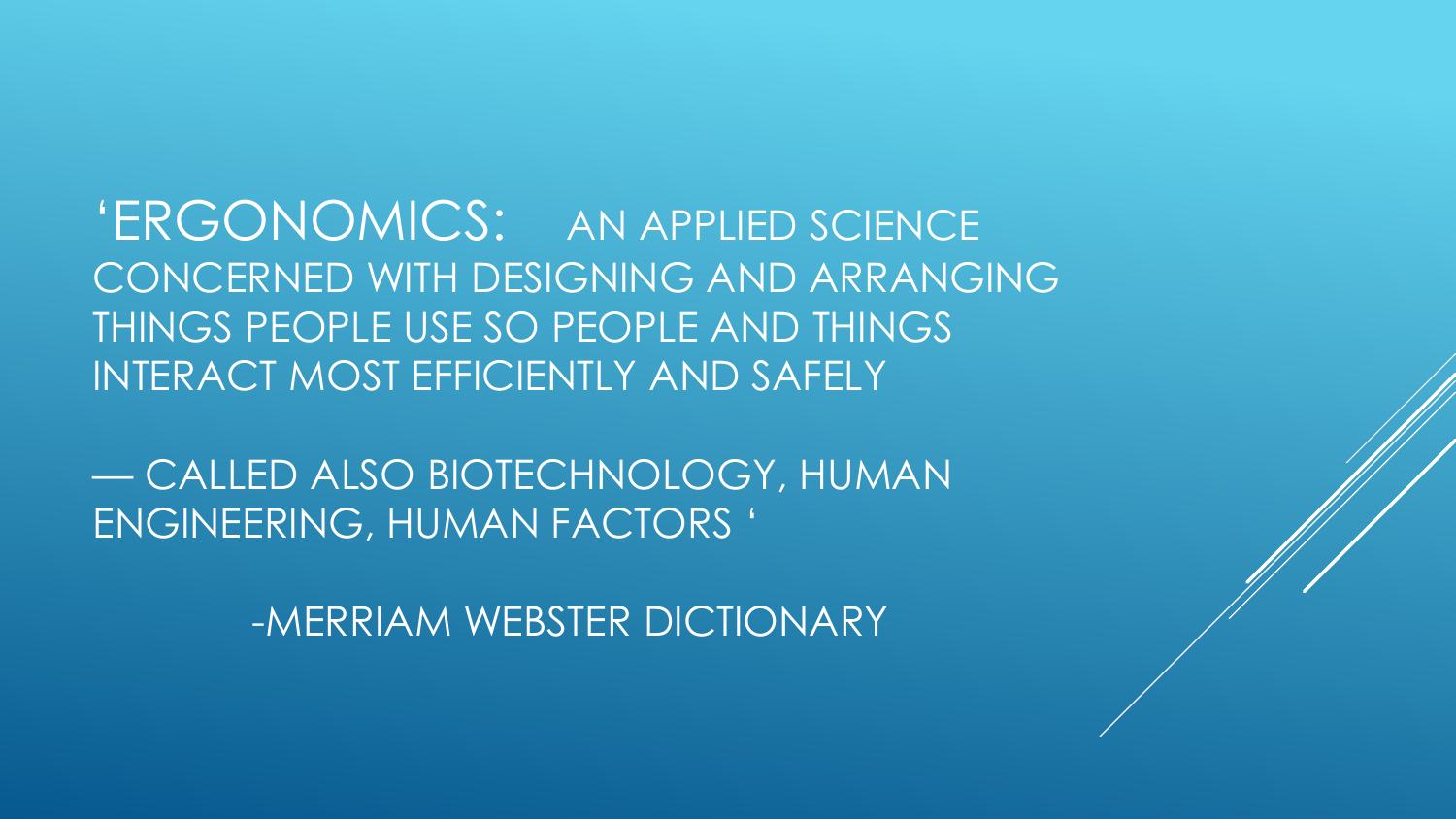ERGONOMIC ASSESSMENTS CAN BE MADE BY INDUSTRIAL ENGINEERS, AND OCCUPATIONAL THERAPISTS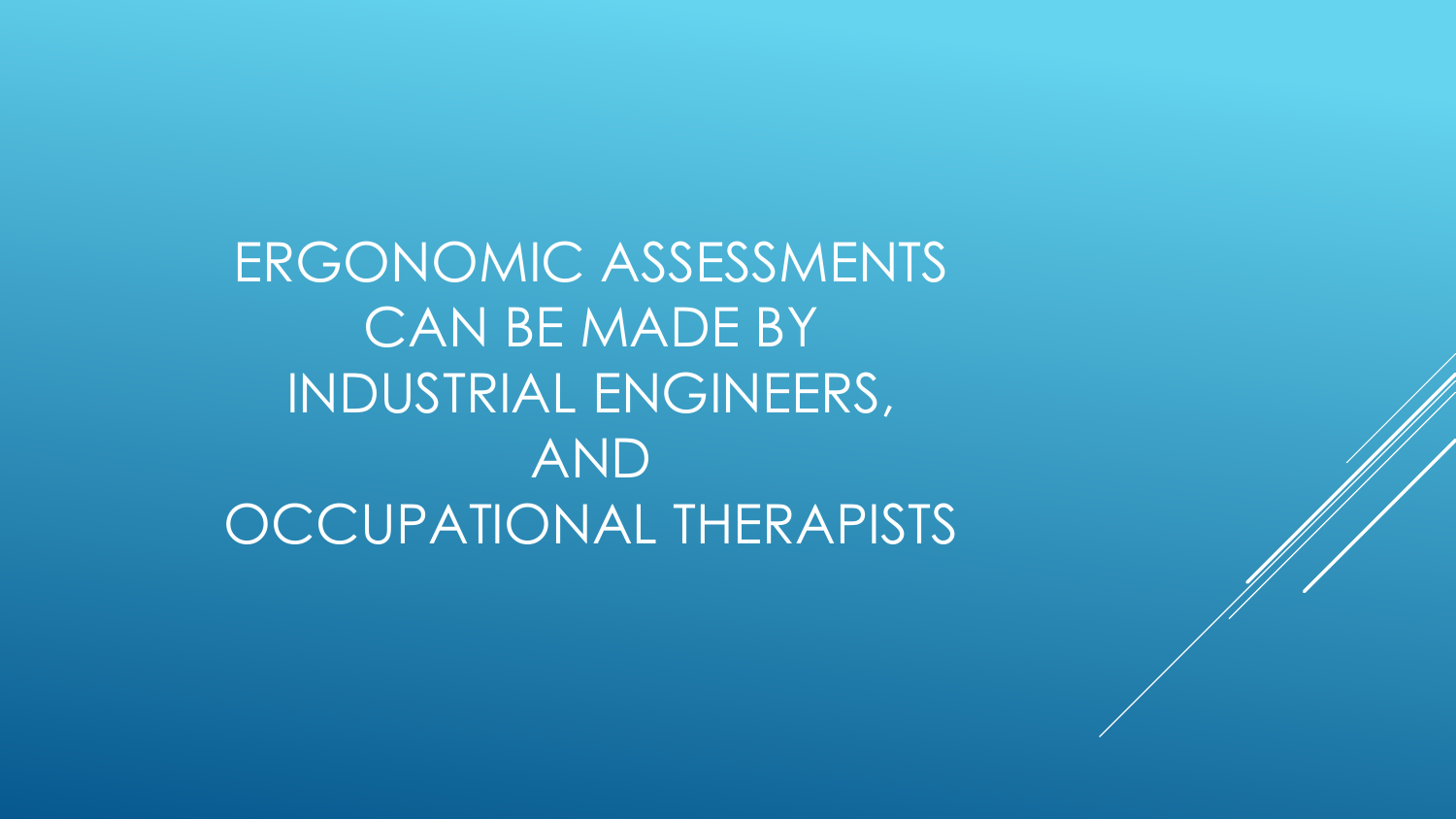## **YOU** CAN TAKE STEPS TO AVOID AND PREVENT BACK PAIN AND INJURIES AT WORK.

FOR EXAMPLE: **PAY ATTENTION TO POSTURE.** WHEN STANDING, BALANCE YOUR WEIGHT EVENLY ON YOUR FEET. BACK.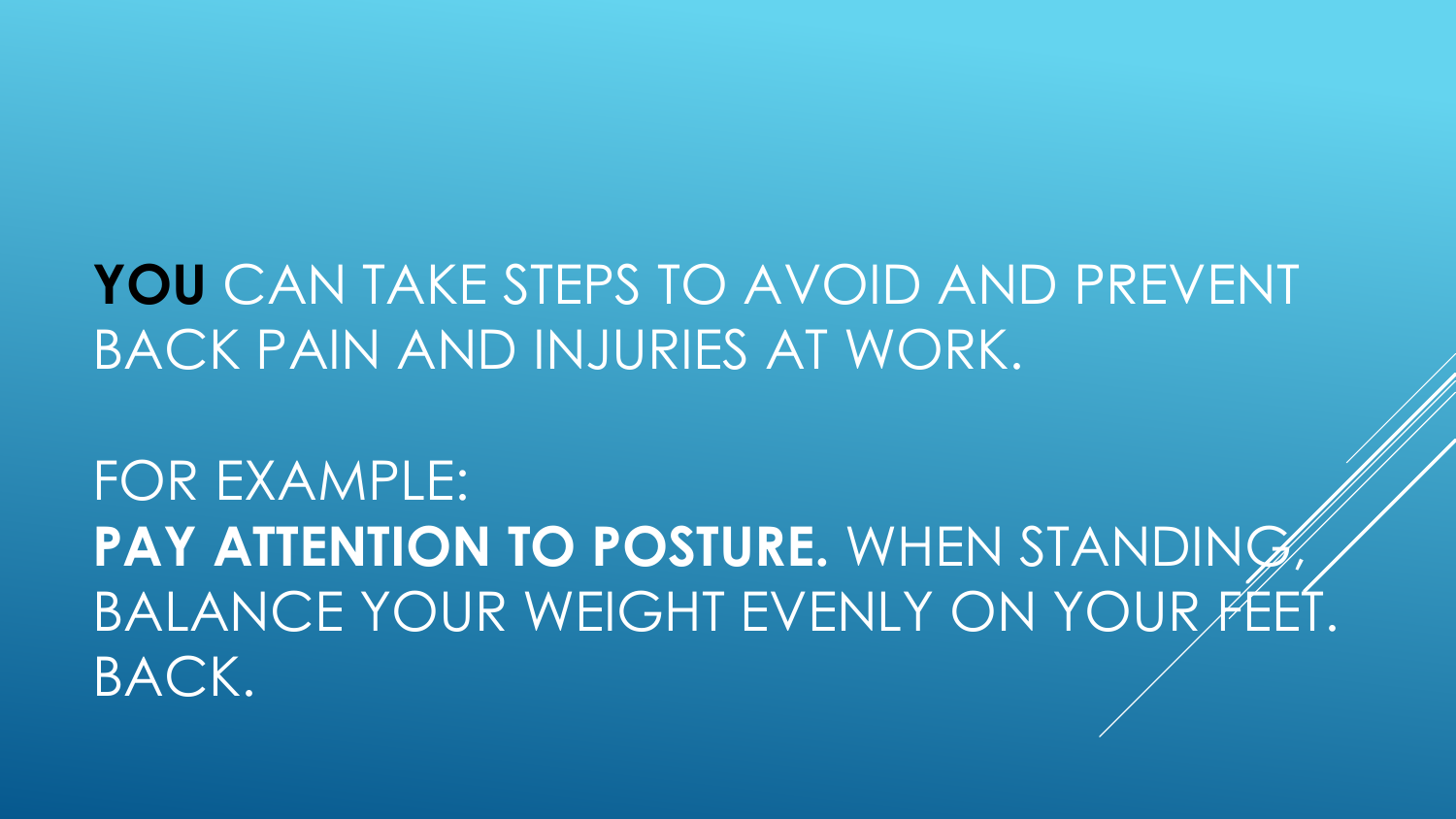ADJUST THE HEIGHT OF YOUR CHAIR SO THAT YOUR FEET REST FLAT ON THE FLOOR OR ON A FOOTREST AND YOUR THIGHS ARE PARALLEL TO THE FLOOR

Remove your wallet or cellphone from your back pocket when sitting to prevent putting extra pressure on your buttocks or lower back.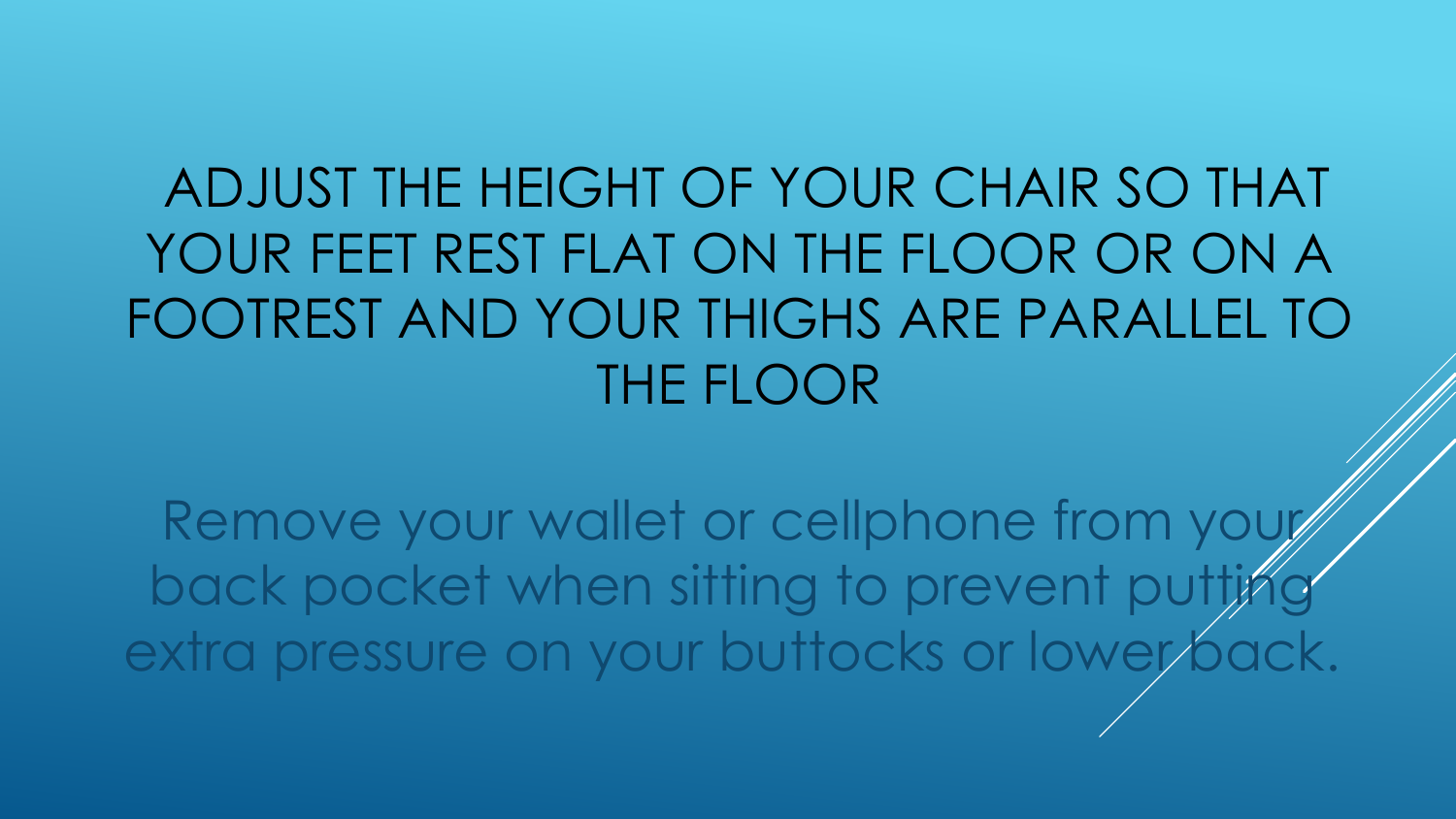**LIFT PROPERLY.** WHEN LIFTING AND CARRYING A HEAVY OBJECT, LIFT WITH YOUR LEGS AND TIGHTEN YOUR CORE MUSCLES. HOLD THE OBJECT CLOSE TO YOUR BODY. MAINTAIN THE NATURAL CURVE OF YOUR BACK.

DON'T TWIST WHEN LIFTING.

IF AN OBJECT IS TOO HEAVY TO LIFT SAFELY, SOMEONE TO HELP YOU.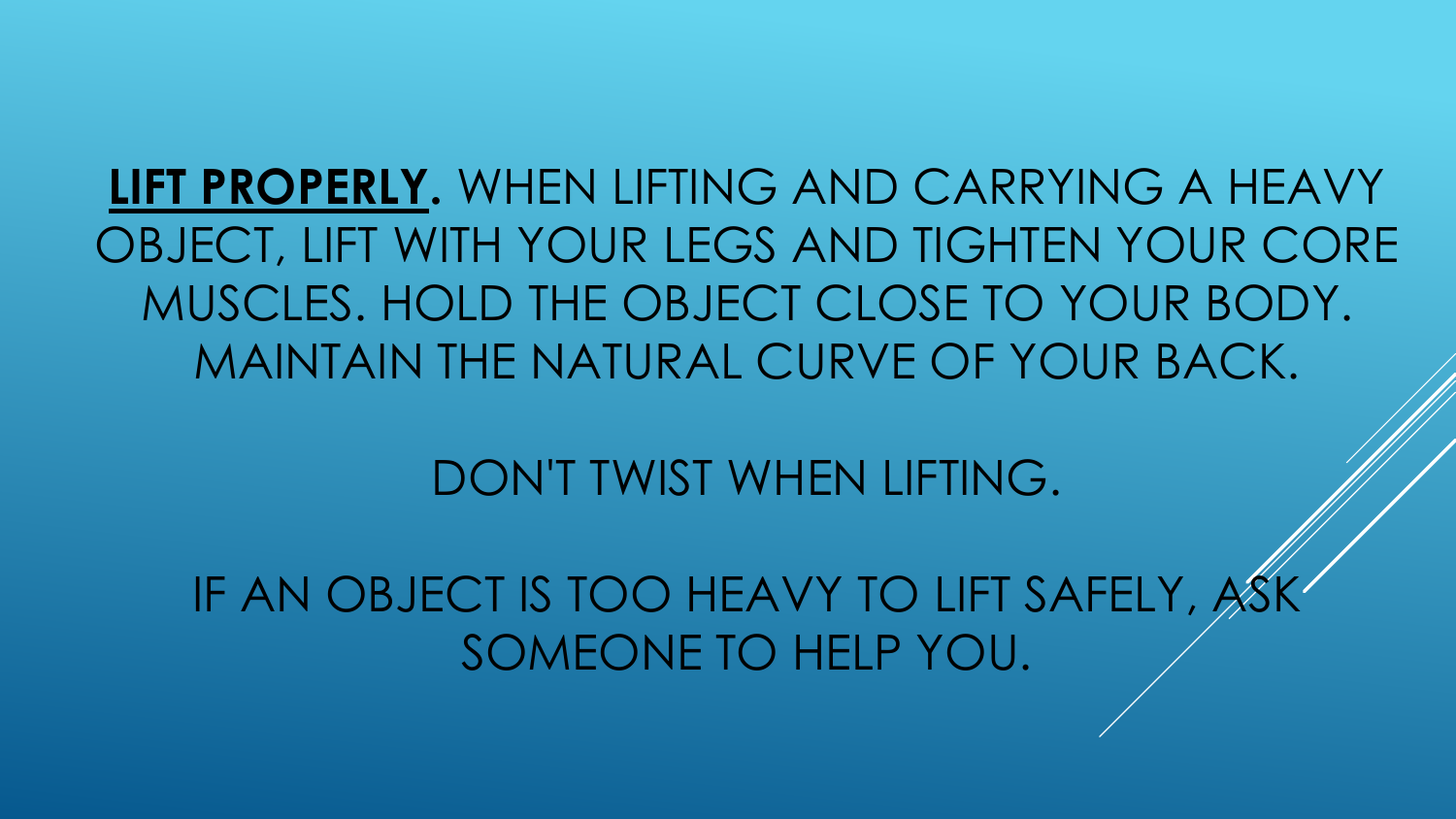#### **MODIFY REPETITIVE TASKS**

### USE LIFTING DEVICES, WHEN AVAILABLE, TO HELP YOU LIFT LOADS.

#### TRY TO ALTERNATE PHYSICALLY DEMANDING TASKS WITH LESS DEMANDING ONES.

IF YOU WORK AT A COMPUTER, MAKE SURE THAT YOU MONITOR, KEYBOARD, MOUSE AND CHAIR ARE POSITIONED PROPERLY.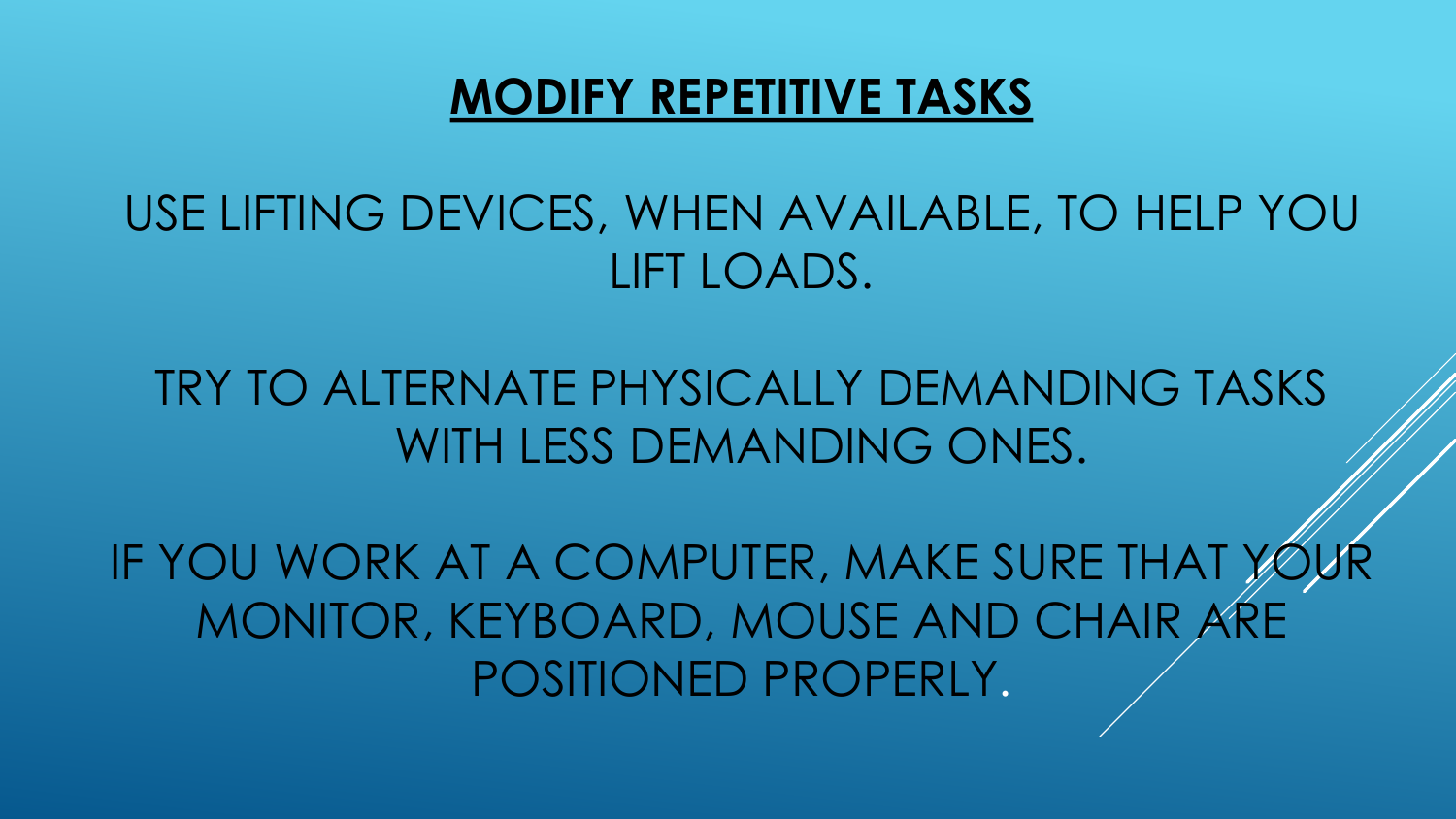IF YOU FREQUENTLY TALK ON THE PHONE AND TYPE OR WRITE AT THE SAME TIME, PLACE YOUR PHONE ON SPEAKER OR USE A HEADSET.

AVOID UNNECESSARY BENDING, TWISTING AND REACHING.

LIMIT THE TIME YOU SPEND CARRYING HEAVY BRIEFCASES, PURSES AND BAGS. CONSIDER USIN ROLLING SUITCASE.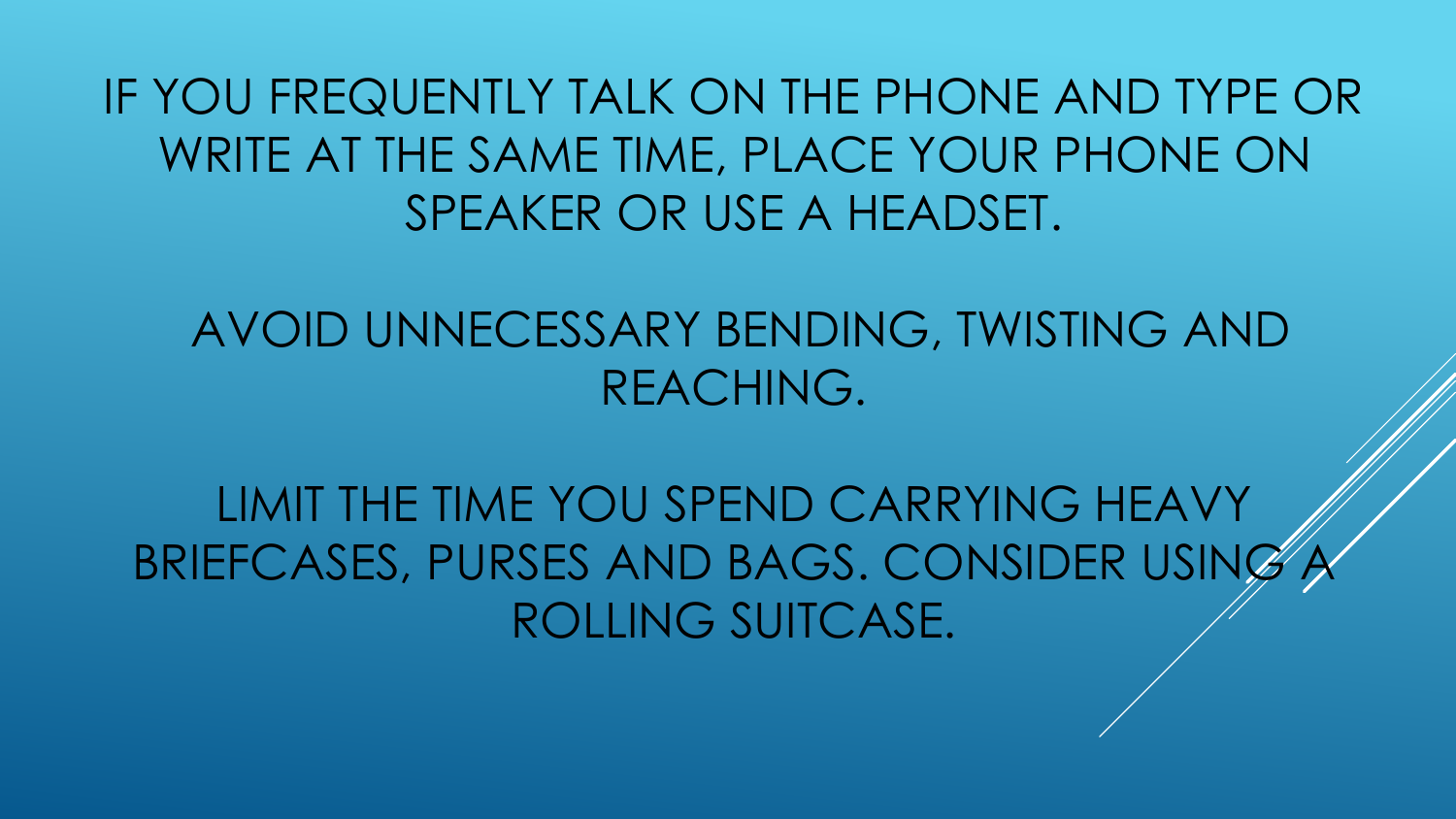### **LISTEN TO YOUR BODY.**

IF YOU MUST SIT FOR A PROLONGED PERIOD, CHANGE YOUR POSITION OFTEN. PERIODICALLY WALK AROUND AND GENTLY STRETCH YOUR MUSCLES TO RELIEVE TENSION.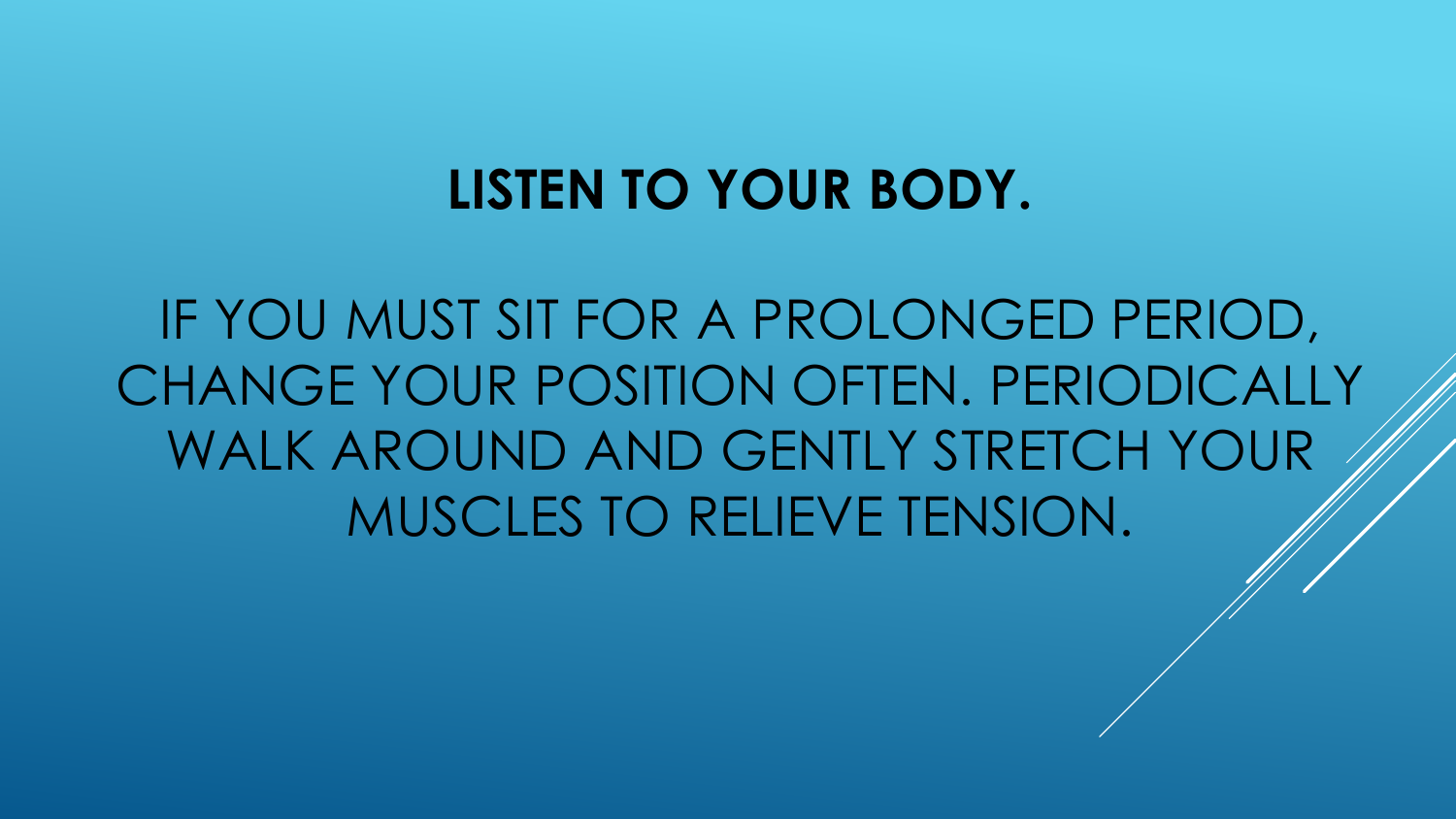### **WHAT CAN BE DONE TO KEEP WORKERS ON THE JOB?**

+ Acknowledge some jobs are going to make back pain worse – sitting, standing, lifting, climbing, crouching, reaching……

+Assuring the most appropriate ergonomic positions and supports are available can help.

+Allow for accommodations, such as more frequent breaks, stretching sessions for all employees, frequent position changes, sit/stand options for office workers, reduce manual lifting and carrying,

+Have a formal ergonomic assessment with recommendations

+Consider a different job assignment

+If necessary, provide additional training to move the worker to a job with less physical demand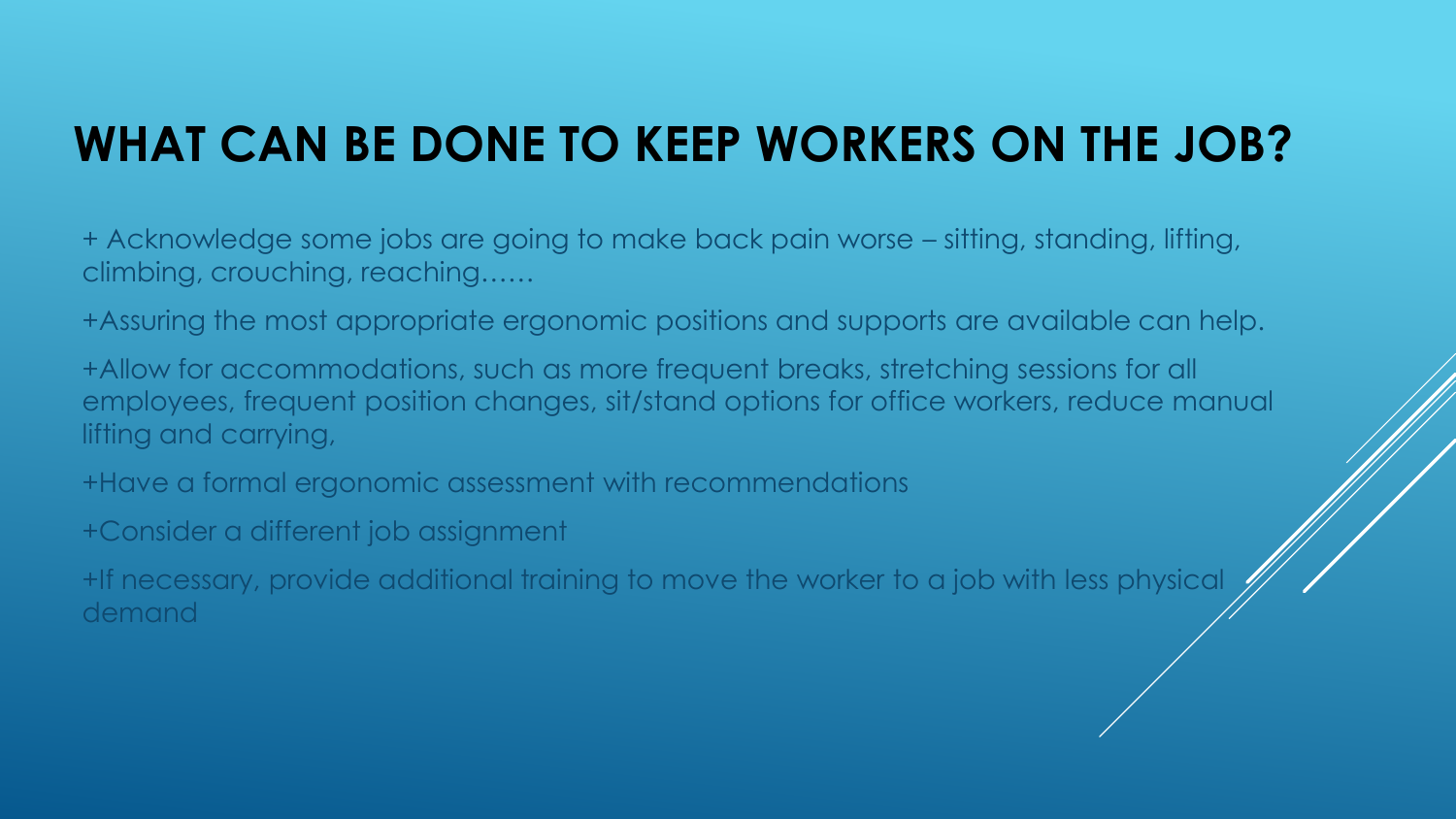### ADDITIONAL INFORMATION:

HOW TO SIT AT A COMPUTER. AMERICAN ACADEMY OF ORTHOPAEDIC SURGEONS. HTTP://ORTHOINFO.AAOS.ORG/TOPIC.CFM?TOPIC=A00261. ACCESSED MARCH 30, 2016.

[HTTPS://WWW.MAYOCLINIC.ORG/HEALTHY-LIFESTYLE/ADULT-HEALTH/IN-](https://www.mayoclinic.org/healthy-lifestyle/adult-health/in-depth/back-pain/art-20044526?p=1)DEPTH/BACK-PAIN/ART-20044526?P=1

[HTTPS://WWW.CDC.GOV/NIOSH/DOCS/2007-131/PDFS/2007-](https://www.cdc.gov/niosh/docs/2007-131/pdfs/2007-131.pdf) 131.PDF DESCRIBES HOW TO MAKE JOBS MORE ERGONOMICALLY SAFE, PREVENTING INJURIES FROM HAPPENING.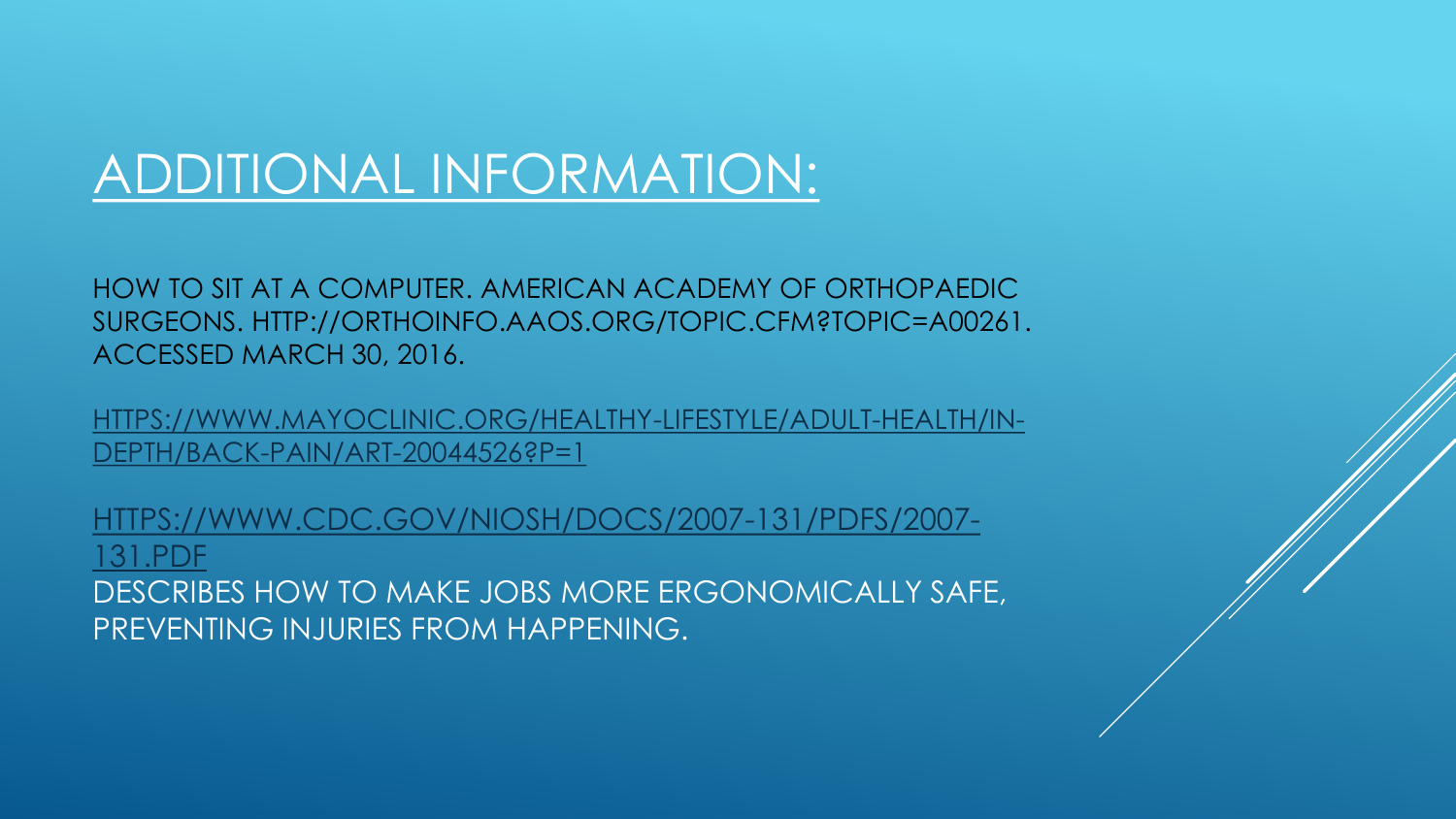#### [HTTPS://THEACPA.ORG](https://theacpa.org/) DOWNLOAD THE GUIDE 2018 - \*\*CAUTION 152 PAGES MAY BE MORE THAN YOU WISH TO PRINT!

A COMPREHENSIVE GUIDE TO CHRONIC PAIN, MEDICATIONS, ALTERNATIVE TREATMENTS AND INFORMATION ON THE CONSEQUENCES OF OPIOD ADDICTION AND OVERUSE.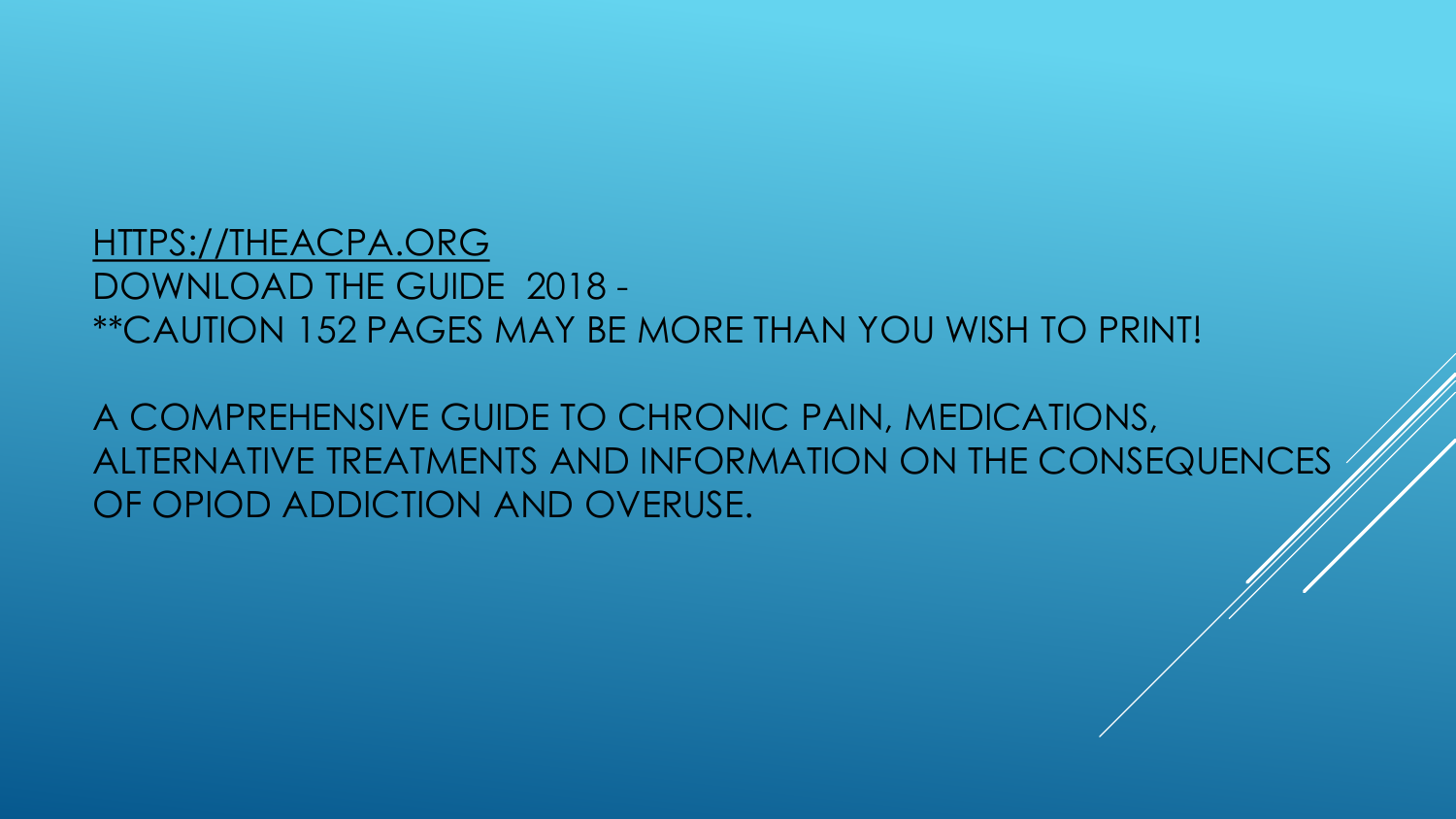## [HTTPS://KIIO.COM/HOW-BACK-PAIN-IMPACTS-THE-](https://kiio.com/how-back-pain-impacts-the-bottom-line-of-american-business)BOTTOM-LINE-OF-AMERICAN-BUSINESS

\*\*COPY AND PASTE THE URL